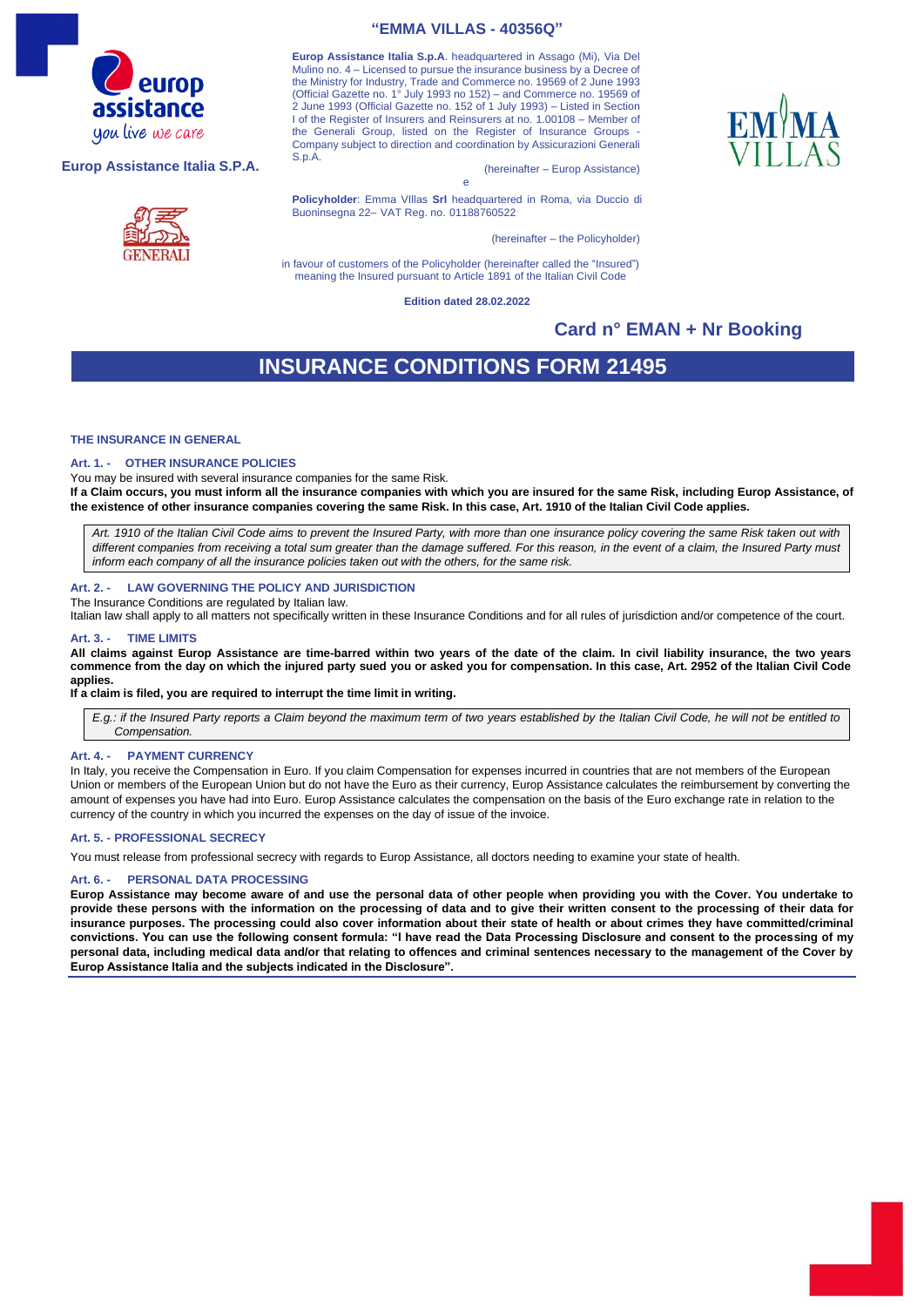

#### **SECTION I – DESCRIPTION OF COVER**



**What is insured?**

#### **Art. 7. - SUBJECT OF THE INSURANCE**

#### **A) TRAVEL OR RENTAL CANCELLATION COSTS COVER**

You can request travel or rental cancellation costs cover when you need to cancel or alter the entire booked travel case for reasons or events that are objectively able to be documented, unexpected and not known to you at the time of confirming travel, affecting:

- you and/or your family members directly;
- your partner/joint-owner of the associated firm/business directly;
- you indirectly and they would invalidate the purpose of the whole trip;

You can also request cover for the cost of trip or rental cancellation if you have to cancel a booked trip, following a positive Covid-19 test result documented by reports of positive results that have stricken;

you and/or your family members directly;

- one of your travel companions, directly.

Finally, you may cancel the entire travel package booked in the event of an act of terrorism occurring within 100 km of the place of your stay. Europ Assistance shall indemnify the penalty fee (including practical administrative costs and agency fees, the adjustment of the

fuel and visas), contractually applied by the Tour Operator to the insured persons named in the package.

**Europ Assistance does not reimburse any airline taxes that are reimbursable by the carrier when purchasing airline tickets.**

#### **Europ Assistance shall reimburse in full the penalty fee charged up to a maximum of €50,000.00 per travel package.**

**The cover will only apply if all passengers on the same travel package cancel, in no case will the pro-rata amount be refunded.**

#### **Important!**

**This form of cover includes a Percentage Excess. See the paragraph 'Limitations on cover' in Section II.**

**The Percentage Excess does not apply:**

- **- in the case of necessary amendments and/or forfeiture of the trip due to hospital admission (excluding Day Hospital and emergency room)**
- **- in the case of death.**



**Where is the cover valid?**

### **Art. 8. - TERRITORIAL SCOPE**

Word.

**When does Cover start and end?**

### **Art. 9. - START DATE AND TERM**

The travel or rental cancellation costs cover runs from the date on which Travel is booked, until the date on which Travel starts. Travel starts at: airport check-in, or, if checked-in early, upon passing the embarkation controls, or for rental, the start date of the stay.

#### **SECTION II - EXCLUSIONS AND LIMITATIONS OF COVER**



**What is not insured?**

#### **Art. 10. - EXCLUSIONS**

**GENERAL EXCLUSIONS FOR ALL COVER** 

**All cover excludes claims caused by:**

**a. wilful misconduct or gross negligence except as indicated in the individual cover;**

**b. flooding, deluge, volcanic eruptions, earthquakes, atmospheric phenomena classed as natural disasters, atom nucleus transmutation, radiation caused by the artificial acceleration of atomic particles;**

**c. war, strikes, revolutions, riots or popular movements, looting, acts of terrorism and vandalism.**

**d. situations of armed conflict, invasion, acts by foreign enemies, hostilities, war, strikes, uprisings, popular tumult, acts of terrorism more than 100 km from your travel destination;**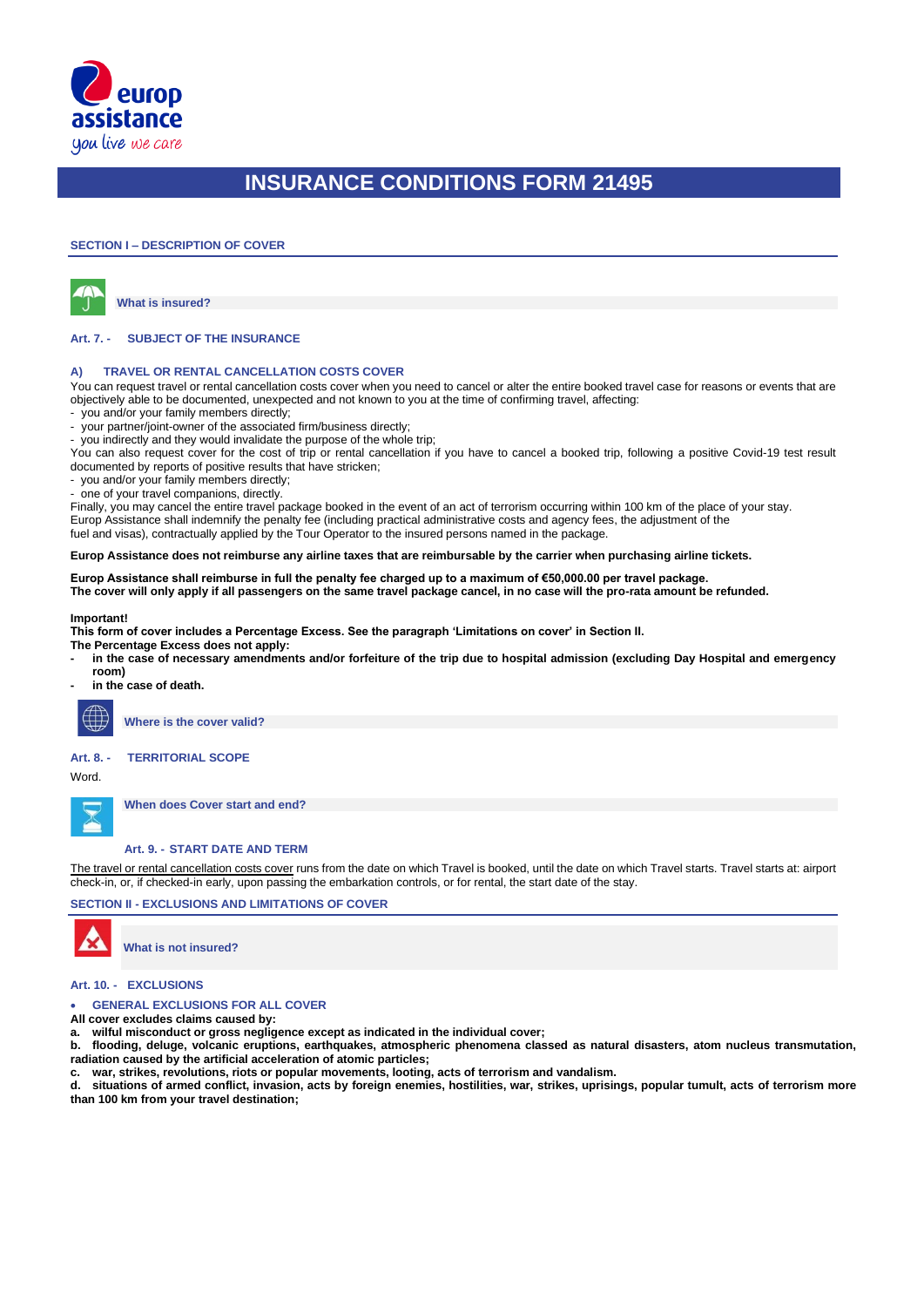

**e. causes other than medical emergencies, which are not foreseeable nor known to the Insured at the time of booking;**

- **f. causes or events that cannot be objectively documented;**
- **g. the bankruptcy of the air carrier or the Tour Operator/Travel Agency/Non-hotel accommodation;**
- **h. down payments and/or advances that are not justified by tax documents relating to the penalty;**

**i. your failure to send notification (as per the Article "OBLIGATIONS OF THE INSURED IN THE EVENT OF A CLAIM") prior to the start date of the trip/stay, except in the case of waiver due to the death or hospitalisation for at least 24 consecutive hours (excluding Outpatient Hospital and Emergency Department treatment) of a family member;**

- **j. epidemics or pandemics based on declarations from the World Health Organisation, with the exception of COVID-19;**
- **k. indirect consequences of the COVID-19 epidemic/pandemic;**
- **l. all other matters not indicated in the Article "Subject-matter of Insurance" for individual benefits/services/cover.**
- **The following are also excluded:**
- **- failure to comply with orders/regulations imposed by control bodies/host countries or countries of origin;**

**- the consequences due or attributable to quarantine or measures restricting freedom of movement decided by the competent authorities that isolate the Municipality/more extensive territorial areas where you may be during the Trip.**

**For all Cover, except as indicated in the same, the insurance does not cover any expenses due to or arising from/consequent to quarantine or other measures restricting freedom of movement, decided by the competent International and/or local authorities, with the term local authorities being understood to mean any competent authority of the country of origin or any country where you have planned your trip or through which you are travelling to reach your destination.**

**Are there limits to cover?**

#### **Art. 11. - INTERNATIONAL SANCTIONS**

Europ Assistance Italia S.p.A. is not required to guarantee insurance cover and is not obligated to pay the Compensation, nor to pay any benefit under these Insurance Conditions, if the provision of such cover or the payment of such Compensation or benefit exposes Europ Assistance Italia S.p.A. to sanctions, bans or restrictions under resolutions of the United Nations or to trade or economic sanctions or revocatory orders under laws of regulations of the European Union or USA.

This clause will prevail over any conflicting condition set out in these Insurance Conditions The link below gives an updated list of countries subject to sanctions

https://www.europ-assistance.com/en/who-we-are/international-regulatory-information

The policy shall not apply in the following countries: Syria, North Korea, Iran, Venezuela, Bielorussia and Crimea.

Please note:

**If you are a "United States Person" and you are in Cuba, in order to receive the assistance and compensation under the Policy, you must provide evidence to Europ Assistance Italia S.p.A. that you were in Cuba in compliance with US laws.**

**If you were not authorised to travel to Cuba, Europ Assistance Italia S.p.A. may not provide assistance nor pay compensation.**

#### **Art. 12. - EPIDEMICS AND PANDEMICS**

This cover does not apply if the event is an indirect consequence of:

- An epidemic or pandemic that has been proclaimed/declared by the competent international.

and/or local authorities, whereby local authorities include any competent authority in your country of origin or any country where you have planned your trip or through which you will transit in order to reach your destination

- A cluster of infections by the same strain of the epidemic or pandemic declared by the authorities indicated above, even if it is not a consequence of the epidemic/pandemic

- A new strain of the epidemic or pandemic declared by the authorities indicated above, even if it is not a consequence of the declared epidemic/pandemic.

#### **Art. 13. - LIMITS TO COVER**

#### • **LIMITS TO INTERVENTION**

Europ Assistance does not provide you with Services in countries in a declared or de facto state of war, including those where war has been declared publicly. Such countries are those given on the website https://www.europassistance.it/paesi-in-stato-di-belligeranza, which have a danger level declared as equal to or above 4.0. Europ Assistance is also unable to provide you with the Assistance Services in countries where the local or international authorities do not allow in situ intervention, even if there is no risk of war.

#### • **COINSURANCE**

**The cover provides for a coinsurance of 20% of the penalty amount if you forego and/or change the trip for reasons other than hospitalisation or death. If the penalty is higher than the maximum amount covered, the coinsurance is calculated on the basis of the latter.**

| Example of percentage excess:                                   |                                       |
|-----------------------------------------------------------------|---------------------------------------|
| estimated amount of loss                                        | Euro 100.00                           |
| percentage excess 20%                                           | Euro 20.00                            |
| the loss is indemnifiable/covered up to the maximum cover limit | Euro 80,00 (Euro 100,00 - Euro 20,00) |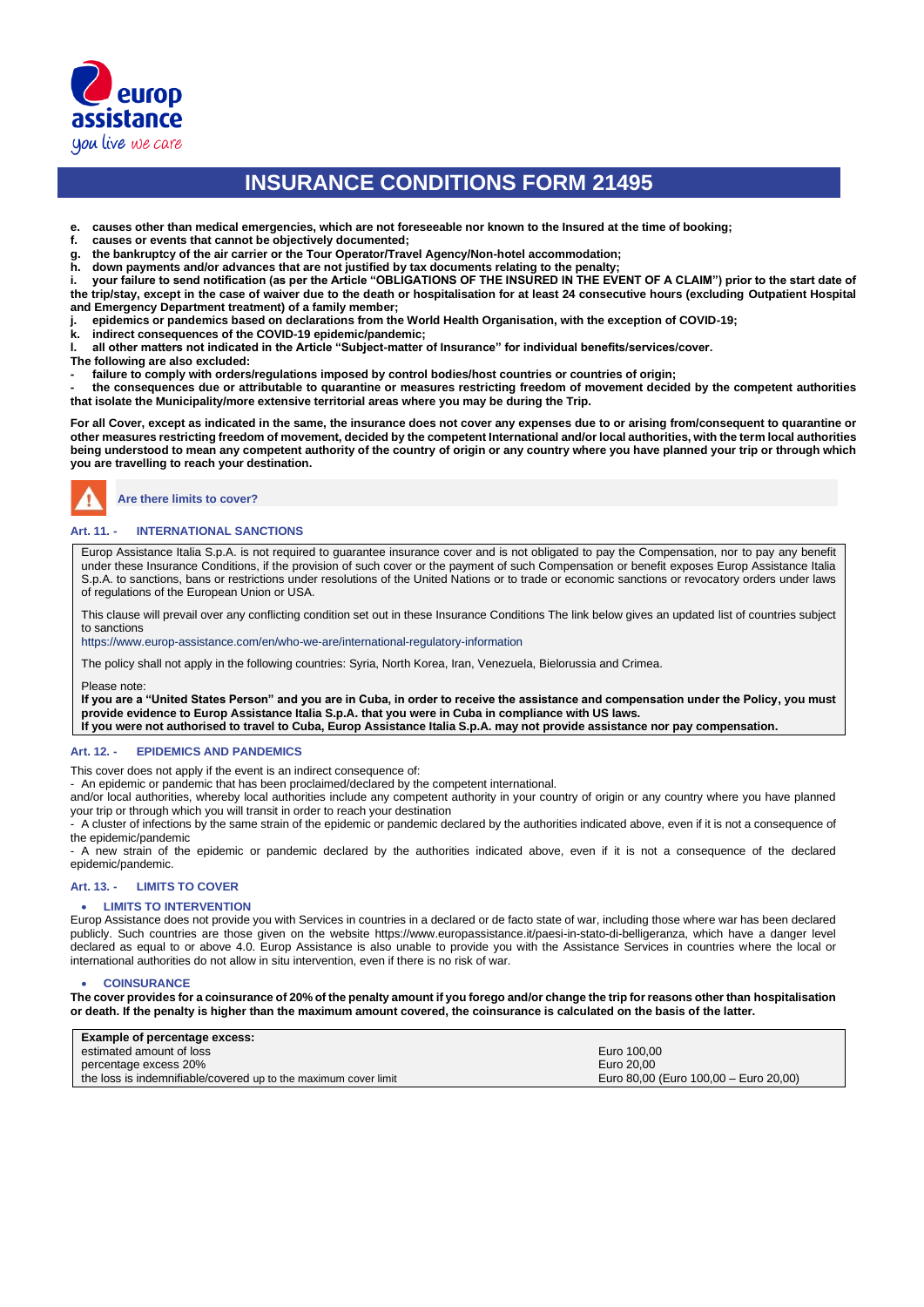

**SECTION III - OBLIGATIONS OF THE INSURED PARTY AND OF EUROP ASSISTANCE**

**What obligations do you have and what obligations does the company have?**

#### **Art. 14. - OBLIGATIONS OF THE INSURED PARTY IN THE EVENT OF A CLAIM**

*You will need to report your claim in the following ways:*

- *access the portal [https://sinistrionline.europassistance.it](https://sinistrionline.europassistance.it/) or website [www.europassistance.it](http://www.europassistance.it/) in the CLAIMS section. Follow the instructions.*

*or* 

- *by writing a letter sent recorded delivery with advice of receipt to Europ Assistance - Ufficio Liquidazione Sinistri (Claims Settlement Office) (indicating the cover for which you are reporting the claim) - Via del Mulino no. 4 - 20057 Assago (MI) You must provide the following data/documents:*

- *your name, surname and address;*
- *your telephone number;*
- *The Europ Assistance card number + case no;*
- *the circumstances of the event;*
- *the date on which the claim took place;*
- *the place where you or the persons responsible for the claim can be contacted.*

*The time frame for reporting the claim is indicated in the individual cover.*

*In the event of a Claim, you must notify the travel organization or agency or carrier of the formal waiver of the Trip and you must make a complaint no*  later than 3 days after the cause of the waiver has occurred and in any case within the date of commencement if the 3-days-term falls after the start *date of the Journey.*

*If the cancellation and/or modification of the trip is due to illness and/or accident, the complaint must also include:*

- *type of pathology;*
- *onset and the and of disease.*
- *you must send Europ Assistance Italia S.p.A. the following documents within 15 days of the above claim:*
- *copy of Europ Assistance card;*
- *objectively substantiating cause of the waiver/modification in original version;*
- *documentation showing the link between you and any other party that led to the waiver;*
- in the event of an illness or accident, a medical certificate stating the date of the accident or occurrence of the disease, the specific diagnosis *and the days of the prognosis;*
- in the case of hospitalization, a certified copy of the original medical record;
- *in the event of death, the death certificate;*
- *travel registration form or similar document;*
- *receipts (down payment, balance, penalty) for payment of the trip or lease;*
- *confirmation statment account issued by the organization;*
- *invoice related to the charged penalty issued by the Contractor and the Organisation;*
- *a copy of the cancelled ticket;*
- *travel planning and regulations;*
- *travel documents (visas, etc.);*
- *travel confirmation contract.*
- *In case of charged penalty by the air carrier/shipping company:*
	- *confirmation of purchase of the ticket or similar document or payment receipt of the same;*
	- a copy of the cancelled air/sea ticket showing the amounts charged to the customer.
- *In case of cancellation for Covid-19:*
	- *Covid-19 positive test report (swab and/or serological test);*
	- *Hospital certificate where you were admitted for Covid-19.*

**Europ Assistance has the right to take over the possession of the residence permit and/or rental documents not used by the insured person. In case of illness or accident Europ Assistance reserves the right to send a doctor to certify that the insured person's condition will prevent his participation in the trip.**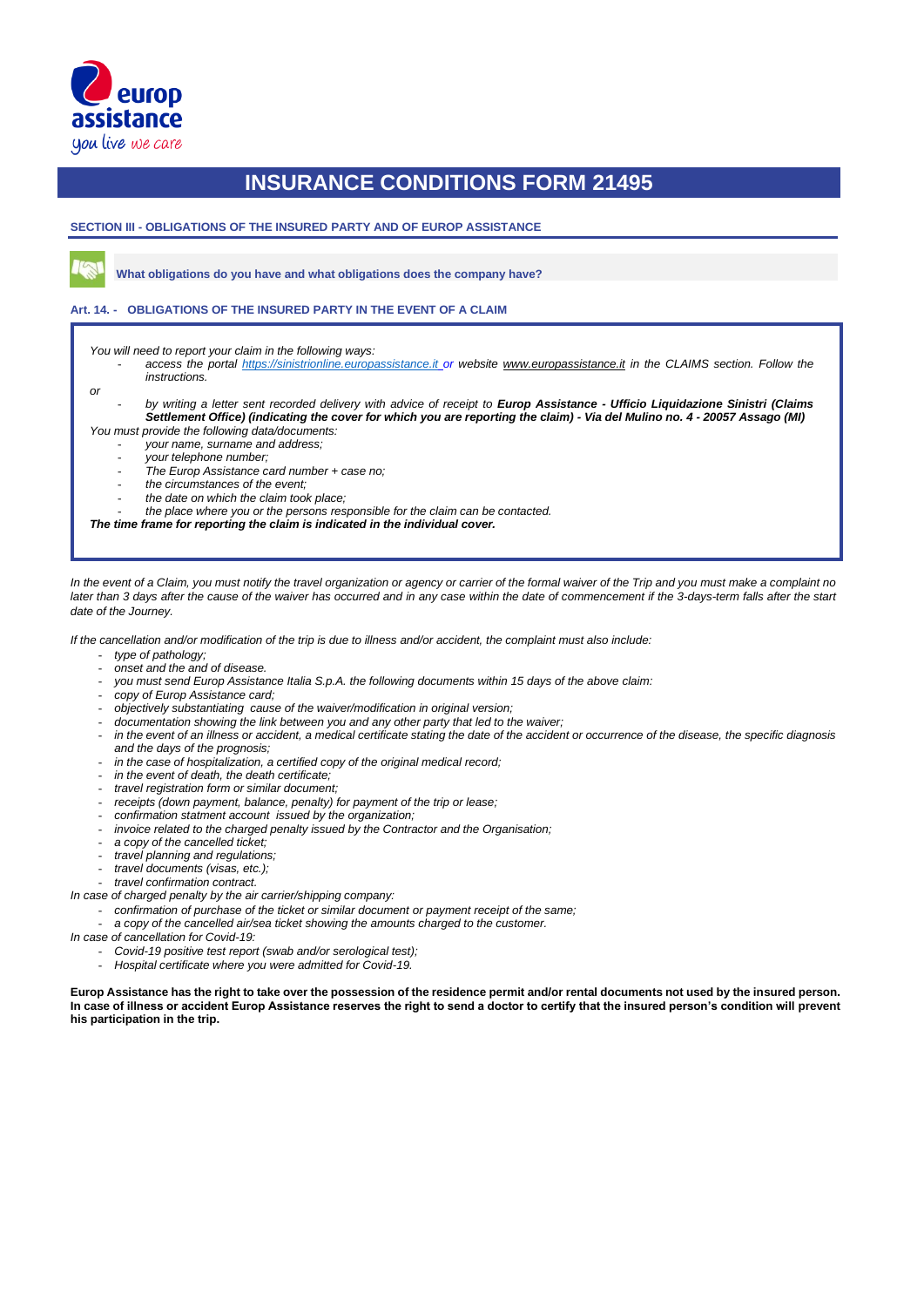

**For the management of claims regarding all cover:**

**Europ Assistance may ask you for other documents needed to assess the claim.** 

**You are obliged to give them.** 

**If you fail to meet your obligations in the event of a claim, Europ Assistance may decide not to reimburse you.** 

**This is established by Article 1915 of the Italian Civil Code.**

**Article 1915 of the Italian Civil Code:** the article explains what happens to the insured if they do not report the claim to their insurer in time. The insurer is required to compensate the insured for an amount equal to the damage sustained by the insured. If the insured deliberately behaves in such a way as to cause or aggravate the damage, the insurer may not pay for said. If the insured unintentionally causes or aggravates the damage, the insurer may pay less..

#### **Art. 15. - CRITERIA FOR THE SETTLEMENT OF THE LOSS/DAMAGE**

#### • **PAYMENT OF COMPENSATION (VALID FOR ALL COVER WITH THE EXCEPTION OF ASSISTANCE)**

After receiving necessary documentation from you, Europ Assistance will check the Cover is operative and carry out controls, establishing the amount of the Compensation/Reimbursement owing to you and notify you.

**Europ Assistance will pay you within 20 days from this notification.**

**In the event of death before Europ Assistance has paid the compensation provided for under Cover C) HOSPITALISATION COVER, your heirs shall be entitled to the payment owed, only if they can proof the existence of the right to the compensation/allowance by giving Europ Assistance the documentation required under the Article "Obligations of the Insured in the event of a Claim.**

#### • **CRITERIA**

**The calculation of the reimbursement of the penalty shall be equivalent to the percentages existing on the date on which the claim occurred (Article 1914 of the Italian Civil Code). Therefore, in the event that the stay is cancelled after the claim, any increased penalty remains the responsibility of the insured person.**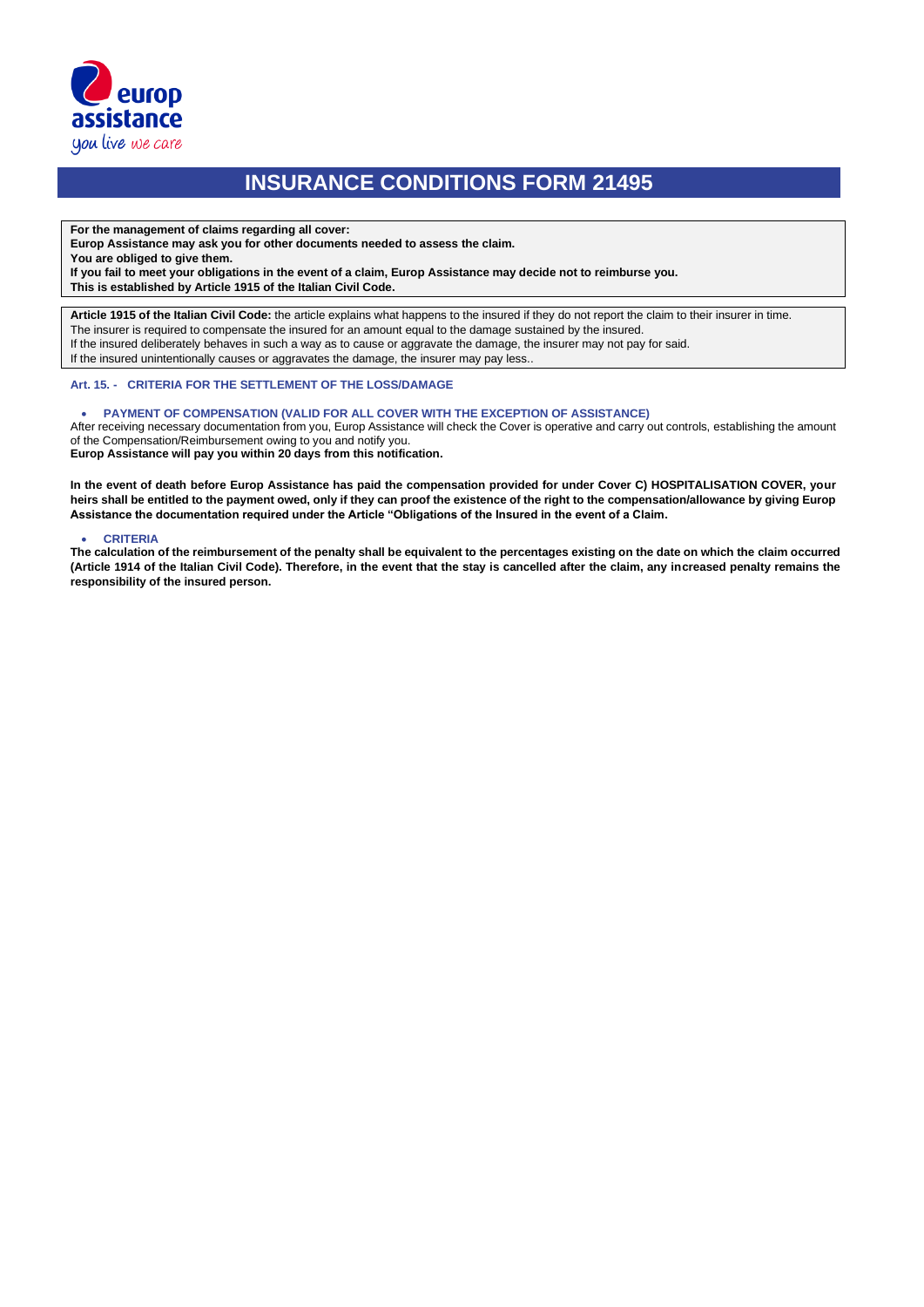

#### **COMPLAINTS**

Any complaints about the contractual relationship or the management of claims must be sent in writing to: Europ Assistance Italia S.p.A. – Complaints Office - Via del Mulino no. 4 - 20057 Assago (MI), Italy; fax: (+39) 02.58.47.71.28 - certified email: reclami@pec.europassistance.it - e-mail: ufficio.reclami@europassistance.it.

If you are not satisfied with the outcome of the complaint, or if you do not receive a reply within 45 days you may contact the Italian insurance regulator IVASS – Consumer Protection Department – Via del Quirinale, 21 - 00187 Rome, Italy, fax: (+39) 06.42.13.32.06, certified email: *ivass@pec.ivass* sending the relevant documentation with the complaint handled by Europ Assistance. In such cases, and for complaints that relate to compliance with insurance industry regulations, which must be submitted directly to IVASS, your complaint must contain:

- the name, surname and address of the complainant, together with phone number;
- the details of the person(s) the complaint concerns;
- a brief but comprehensive description of the reason for the complaint;
- a copy of the complaint submitted to Europ Assistance Italia and any response received;
- other documents which may be useful in describing the circumstances in detail.

The IVASS complaint form can be downloaded from the web site www.ivass.it.

Before taking legal action through the courts, you may use alternative dispute resolution methods as provided for by law or by contract.

• Mediation: you can contact one of the Mediation Bodies listed by the Italian Ministry of Justice on the web site www.giustizia.it (Law 98 of 9/8/2013);

• Assisted negotiation: by sending a request to Europ Assistance Italia S.p.A., through your lawyer.

Insurance disputes concerning the determination and estimation of damage for policies covering the risk of damage (where provided for in the terms and conditions of insurance).

To resolve disputes about the determination and estimation of the damage, a loss adjuster will be required, where provided for in the Terms and Conditions of Insurance. A request for the commencement of a contractual loss adjustment or arbitration procedure must be sent to: Ufficio Liquidazione Sinistri (Claims Settlement Office) – Via del Mulino no. 4 - 20057 Assago (MI), Italy by registered mail with return receipt or certified e-mail to sinistri@pec.europassistance.it.

For disputes concerning policies covering the risk of damage in which the contractual loss adjustment procedure has already been completed, or for those that do not concern the determination or estimation of damage, the law requires obligatory mediation before further action, with the right to resort to assisted negotiation.

Disputes in insurance matters relating to medical issues (where provided for in the terms and conditions of insurance).

For disputes that relate to medical issues concerning accident or illness policies, and arbitration procedure will be required, where provided for in the terms and conditions of insurance in order to resolve this type of dispute. A request for the commencement of a contractual loss adjustment or arbitration procedure must be sent to: Ufficio Liquidazione Sinistri (Claims Settlement Office) – Via del Mulino no. 4 - 20057 Assago (MI), Italy by registered mail with return receipt or certified e-mail to sinistri@pec.europassistance.it. The arbitration procedure will be conducted at the offices of the Legal Medicine Institute closest to your place of residence.

For disputes concerning policies covering the risk of damage in which the contractual loss adjustment procedure has already been completed, or for those that do not concern the determination or estimation of damage, the law requires obligatory mediation before further action, with the right to resort to assisted negotiation.

Your right to take action through the courts remains unaffected.

In order to resolve cross-border disputes, you may submit a complaint to the Italian insurance regulator IVASS, or take action through the relevant system abroad using the FIN-NET procedure (on the web site http://ec.europa.eu/internal\_market/finnet/index\_en.htm).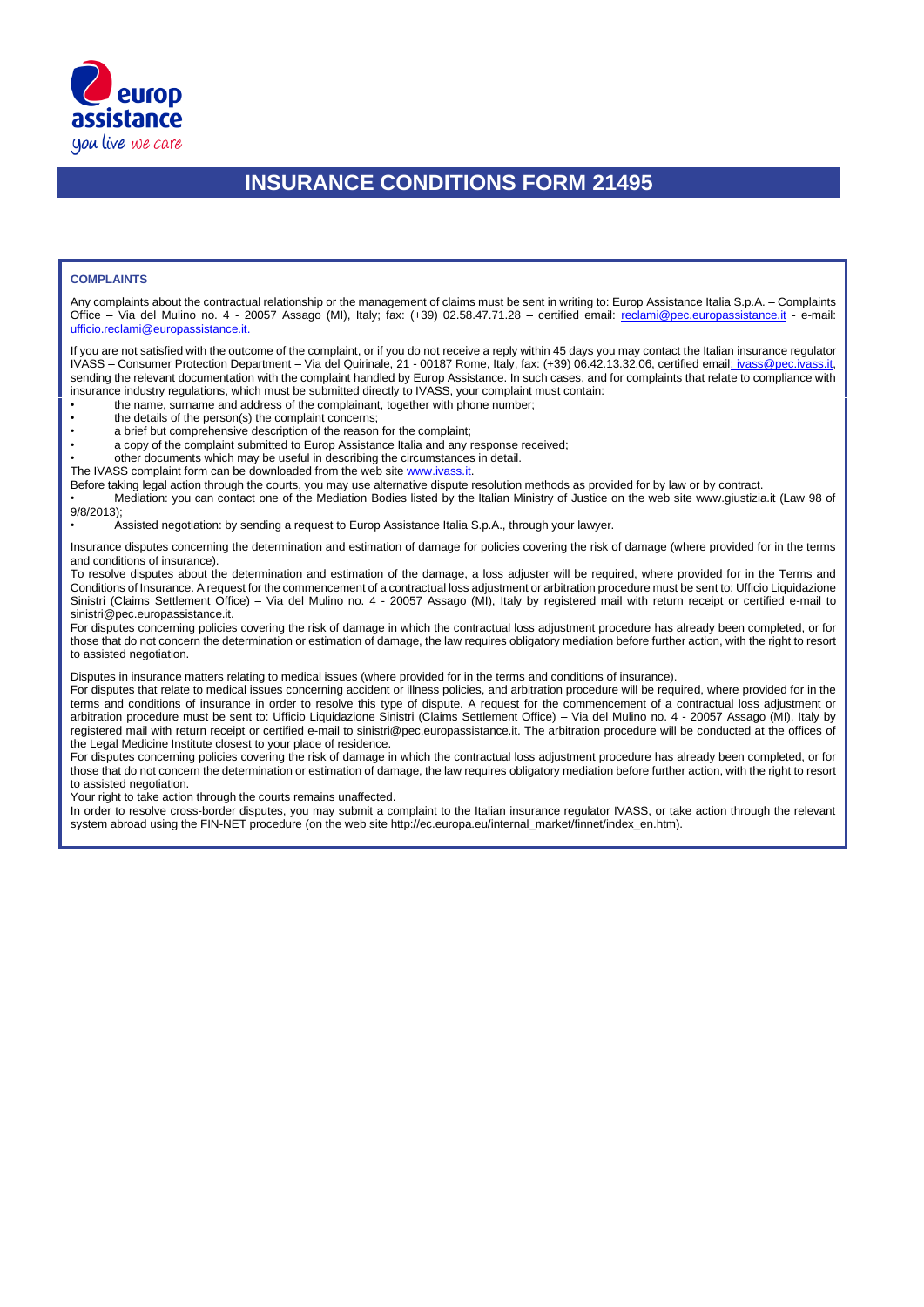

## **PRIVACY NOTICE**

#### **WHAT IS PERSONAL DATA AND HOW IS IT USED BY EUROP ASSISTANCE ITALIA S.P.A.**

Information on data processing for insurance purposes

(pursuant to Articles 13 and 14 of the European Data Protection Regulation).

Personal data is information about a person that enables him or her to be recognised among other people.

Personal data includes, for example, your name and surname, your identity card or passport number, information about your health, such as illness or injury, information about criminal offences and criminal convictions.

There are regulations[1] protecting personal data from misuse. Europ Assistance Italia complies with these regulations and, for this reason, wishes to inform you of what it does with your personal data.

If the information in this Notice is not sufficient, or if you wish to exert a legal right, you may write to the Data Protection Officer at Europ Assistance Italia Ufficio Protezione Dati Via del Mulino no. 4 - 20057 Assago (MI) or by email to UfficioProtezioneDati@euroDassistance.it

#### **Why Europ Assistance Italia uses your personal data and what happens if you do not provide data or do not authorise its use**

Europ Assistance Italia uses your personal data, if necessary, including data relating to your health or to criminal offences and criminal convictions, for the following insurance purposes:

- to carry out the activity that is provided for by the Terms and Conditions of Insurance or to provide the SERVICES and COVER; to carry out insurance business, for example proposing and managing the covers, collecting premiums, undertaking reinsurance, control and statistical activities: your common data, which may also concern your location if the COVER requires geolocation, is processed in order to meet contract obligations; to process, where necessary, your health data, you must provide your consent; automated decision-making processes are used in some of the processes of managing SERVICES and COVER[2];
- to carry out insurance business and prevent and detect fraud, take legal action and notify the authorities of possible offences, recover amounts owing, issue intra-group communications, protecting the security of the company's assets: your Data, including data relating to your health, or data relating to criminal offences and convictions for which you have given your consent, is processed in the legitimate interests of the company and third parties;
- to carry out activities required by law, such as the retention of documents relating to the Terms and Conditions of Insurance and claims; to respond to requests from the authorities such as the Carabinieri, the Insurance Regulator, IVASS: your Data, including data relating to your health or to criminal offences and convictions, is processed in order to comply with the law or regulations..

If you do not provide your personal data and/or you do not consent to its use, Europ Assistance Italia will not be able to carry out the activity for insurance purposes and therefore will not be able to provide the PRESTAZIONI and COVER.

#### **How Europ Assistance Italia uses your personal data and who the data is disclosed to**

Europ Assistance Italia, through its employees, staff and external parties/companies[3], uses personal data that it has obtained from you or from other persons (such as, for example, the policyholder, a relative of yours or the doctor who treated you, a travelling companion or a supplier) either on paper or via computer or an app

For insurance purposes, Europ Assistance Italia may disclose your personal data, if necessary, to private and public entities operating in the insurance sector and other entities performing technical, organisational and operational activities[4].

Europ Assistance Italia, depending on the activities it is required to perform, may use your personal data in Italy and abroad, and may also disclose it to entities located in countries outside the European Union that might not guarantee an adequate level of protection according to the European Commission. In such cases, the transfer of your personal data to entities outside the European Union will be subject to appropriate safeguards in accordance with applicable law. You have the right to obtain information and, if appropriate, a copy of the guarantees adopted to transfer your personal data outside the European Union by contacting the Data Protection Office.

Europ Assistance Italia will not make your personal data available to the public.

#### **How long does Europ Assistance Italia retain your personal data?**

Europ Assistance Italia will retain your personal data for as long as is necessary for the management of the above-mentioned purposes in accordance with provisions of the law or, if this is not possible, in accordance with the times indicated below.

• Personal data contained in insurance contracts, insurance treaties and co-insurance contracts, claims and litigation files are retained for 10 years from the last registration in accordance with provisions of the Italian Civil Code or for a further 5 years in accordance with insurance regulations.

• Common personal data collected on any occasion (for example when entering into a policy requesting a quote) accompanied by consent/refusal to consent to sales promotions and probation are retained without expiry, as is evidence of relevant changes you make over time to the consent/refusal.

<sup>[1]</sup> The Regulation (EU) 2016/679 on processing of personal data (hereinafter the Privacy Regulation) and Italian primary and secondary legislation

<sup>[2]</sup> Automated decision-making is defined as a management process that does not require the intervention of an operator: this process has shorter management times. If you would like to request the services of a Claims handl organisational and operational nature. They are for example: agents, sub-agents and other agency staff, producers, insurance brokers, banks, SIM and other purchase channels; insurers, co-insurers and reinsurers, pension<br>fu

providers, Generali Group companies and other companies providing contract and service quality surveys.<br>Services, as well as companies proparies and ther companies providing contract and service quality surveys.<br>[4] The Po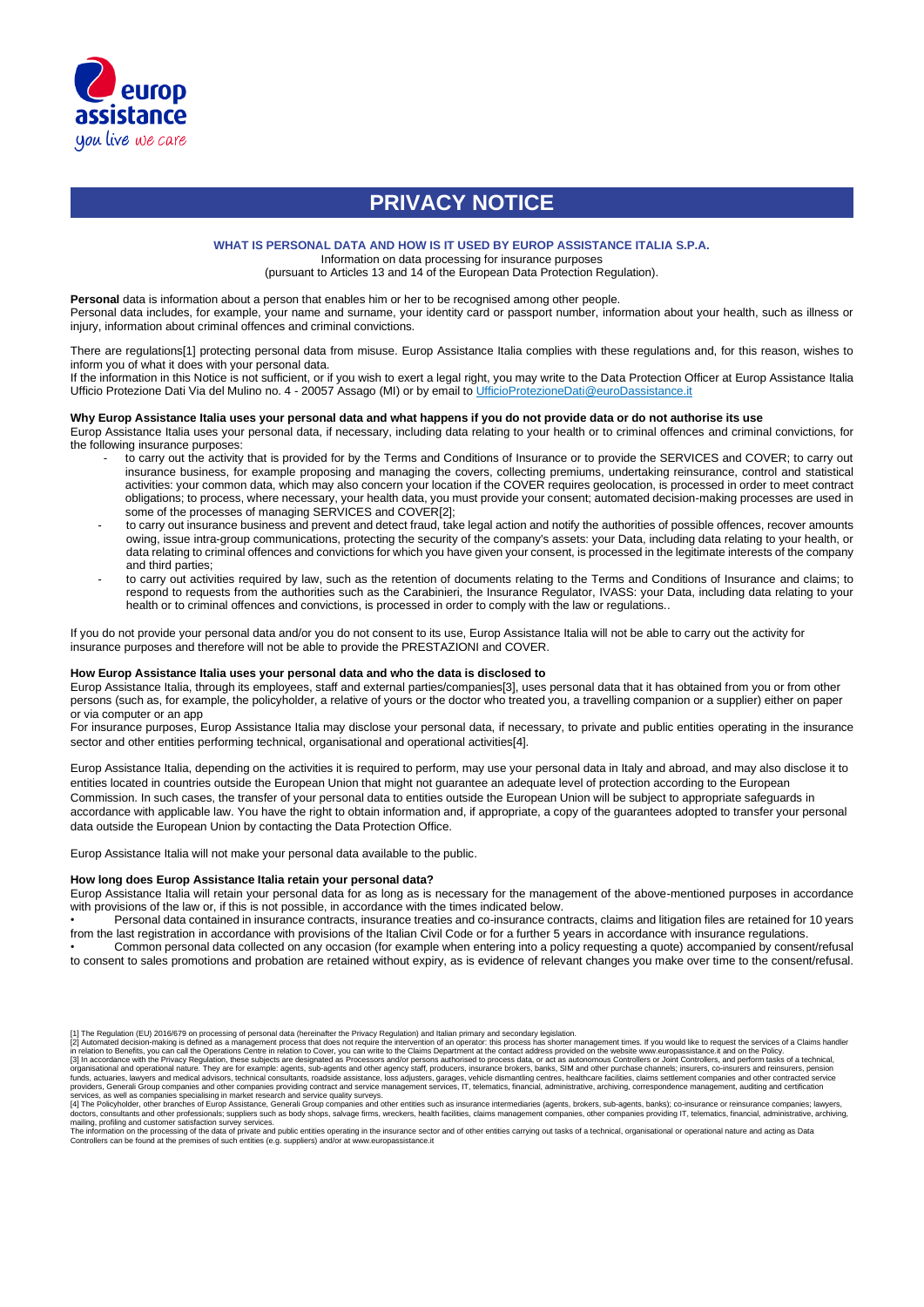

## **PRIVACY NOTICE**

You have the right to object at any time to such processing and to request the deletion of your data if there are no contractual or legal conditions that require its retention.

• Personal data collected as a result of the exercise of data subjects' rights is retained for 10 years after the last registration in accordance with provisions of the Italian Civil Code

• Personal data of individuals who have committed fraud or attempted to commit fraud is retained for more than 10 years.

In general, for all matters not expressly specified, the ten-year retention period indicated in Article 2220 of the Italian Civil Code or any other specific term provided for by applicable law shall apply.

What are your rights to protect your personal data?

In connection with the processing of your personal data you have the following rights: access, rectification, cancellation, restriction, portability, revocation and opposition, which you can exercise according to the procedures indicated in the next section "How you can exercise your rights to protect your personal data". You have the right to lodge a complaint with the Data Protection Authority and you can find more information at [www.garanteprivacy.it.](http://www.garanteprivacy.it/) **How you can exercise your rights to protect your personal data**

- To find out which of your personal data is used by Europ Assistance Italia (right of access);
- to request your data to be rectified (updated, modified) or if possible, erased, limited and to exercise the right to the portability of your personal data processed at Europ Assistance Italia;
- to object to the processing of your personal data based on the legitimate interest of the controller or a third party unless the controller or the third party demonstrates that such legitimate interest overrides your own or such processing is necessary for the establishment, exercise or defence of legal claims; to object to the processing of your personal data for direct marketing purposes.
- if the processing carried out by the Controller is based on your consent, to withdraw the consent given, it being understood that the withdrawal of the consent previously given does not affect the lawfulness of the processing carried out before the withdrawal,

you can write at any time to:

Data Protection Office - Europ Assistance Italia SpA - Via del Mulino, 4 – 20057 Assago (MI) also by email: UfficioProtezioneDati@europassistance.it

#### **Changes and updates to the Notice**

Europ Assistance Italia may supplement and/or update all or part of this Notice in consideration of possible future changes to applicable privacy laws. It is understood that any amendments, additions or updates will be notified in accordance with applicable legislation, also by publication on the website www.europassistance.it where you can also find more information on the policies regarding the protection of personal data adopted by Europ Assistance Italia.

[1] The Regulation (EU) 2016/679 on processing of personal data (hereinafter the Privacy Regulation) and Italian primary and secondary legislation.<br>[2] Automated decision-making is defined as a management process that does organisational and operational nature. They are for example: agents, sub-agents and other agency staff, producers, insurance brokers, banks, SIM and other purchase channels; insurers, co-insurers and reinsurers, pension<br>fu

providers, Generali Group companies and other companies providing contract and service quality surveys.<br>Services, as well as companies proparies and ther companies providing contract and service quality surveys.<br>[4] The Po